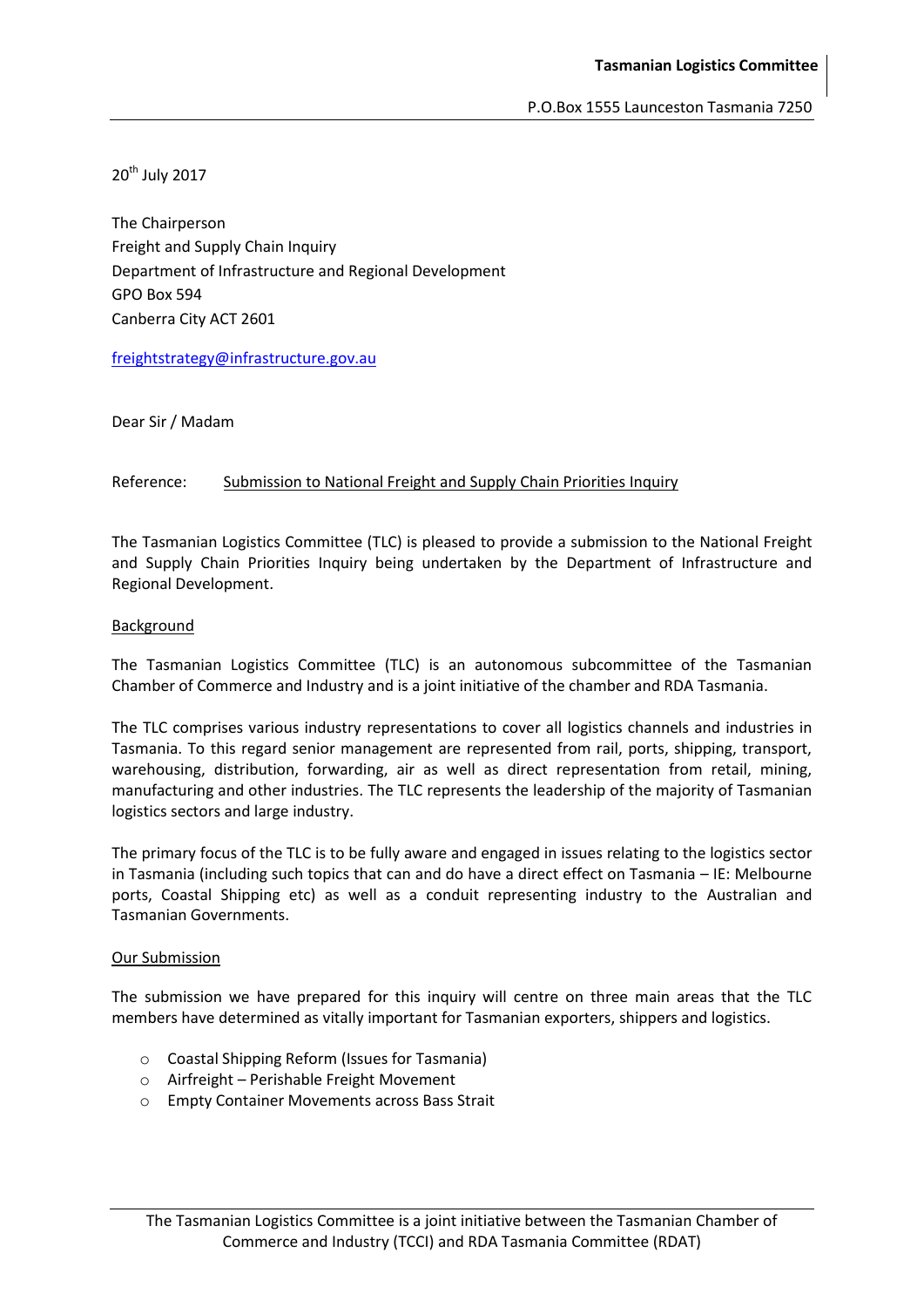# 1. Coastal Shipping Reform (Issues for Tasmania)

According the views of the majority of our committee members, this issue remains the most challenging for Tasmania. The report we have prepared has been provided in this submission for your reference and information. Amongst the points raised for and against Coastal Shipping Reform the following considerations were identified:

### *Summary of reasons supporting Coastal Shipping Reform*

- Alternate freight service options for Tasmanian Exporters
- More competition in the marketplace
- Better pricing for Tasmanian Exporters
- Diversification of shippers reduces the reliance on local operators and duopoly effect

### *Summary of reasons for retaining the current Coastal Shipping Law*

- Retaining a long term reliable shipping service that is employment for Tasmanian communities
- Maintaining an Australian Shipping and seafarer presence in the market
- Ensuring Tasmanian Exporters are given long term freight service provision that is not determined by overseas shipping companies and service providers

### *Summary of suggested strategies to assist Tasmanian Exporters*

- o Treat Tasmania as a unique case for Australia Coastal Shipping considerations
- o Allow the market to set the price for freight
- o Strategic relief from cabotage for specific cases
- o More effective aggregation of freight
- $\circ$  Recognising the value proposition of locally owned and operated shipping services

### *Conclusion*

The TLC members recommend that any changes to Coastal Shipping Reform consider Tasmania as Australia's only island state with a heavy reliance on a competitive and reliable shipping service.

### 2. Airfreight- Perishable Freight Movement

Whilst a small contributor to the overall freight task for Tasmania at present, it is envisaged that airfreight will play an increasing role in the delivery of high value perishable commodity delivery. At present the main departure points for airfreight include Hobart and Launceston from which the major airlines operate specialist freight service with jet aircraft.

According to the recently released "Time Sensitive Freight – Understanding Tasmania's Market" prepared by Infrastructure Tasmania the following was noted: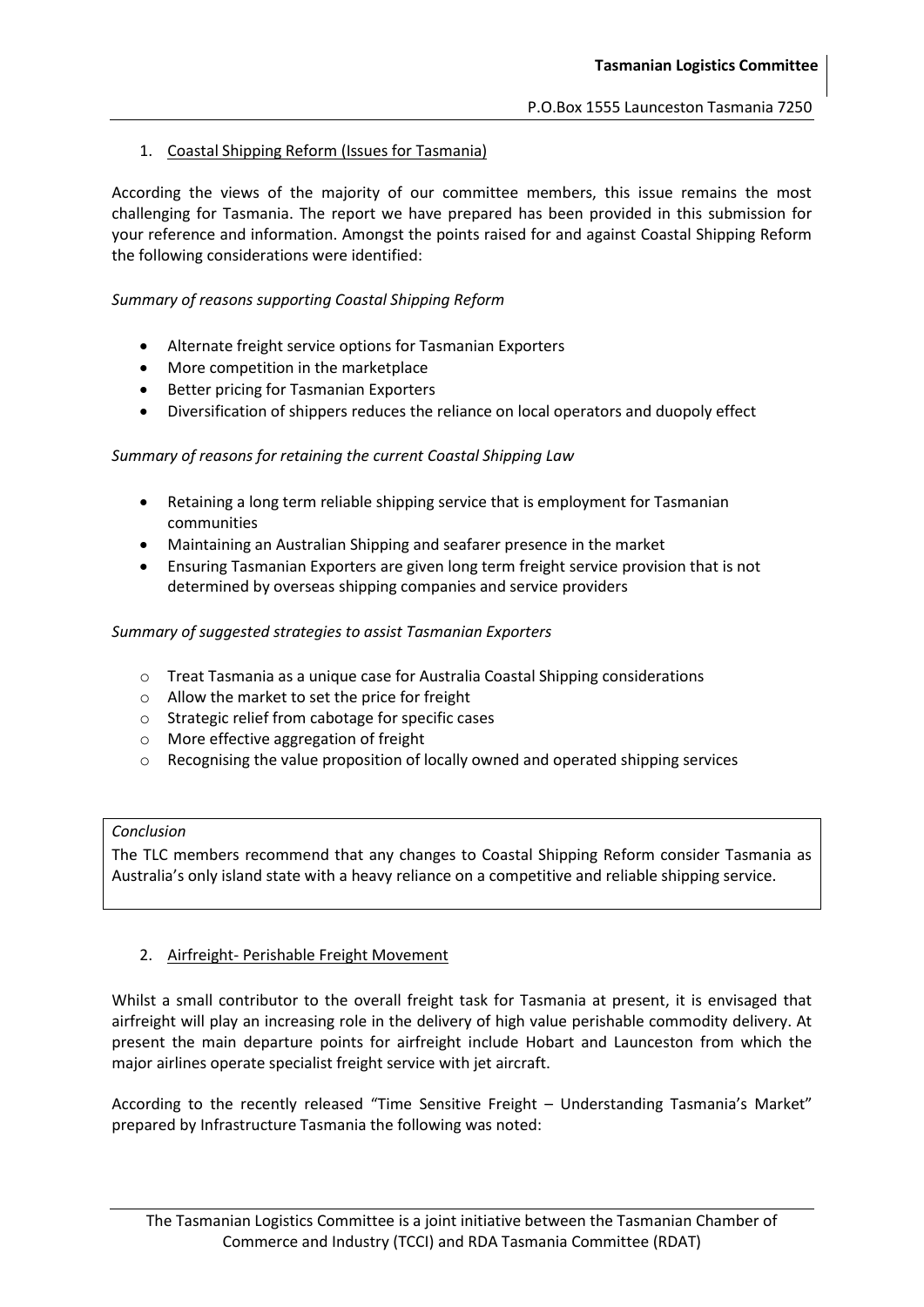- The vast majority of Tasmanian products must currently travel to the Australian mainland via the mainland via sea (majority) or domestics flights before being air freighted to their final  $d$ estination $1$
- This system results in multiple handling and associated time delays which result from time required to load and unload products, and the logistics required to co-ordinate the arrival and departure of products<sup>2</sup>

The extension of the runway at the Hobart airport will elevate some of the double handling of freight through the provision of larger aircraft which can fly to overseas routes directly without the need to refuel. The announcement of Van Diemen's Land (VDL) farms to airfreight milk directly to mainland China is a direct result of this investment by government which will also leverage private sector development.

In the longer term, our committee members see a role for government to provide financial assistance in the development of support infrastructure at airports including freight handling facilities, cold storage units and customs clearance, security (quarantine) facilities.

*Conclusion*

The TLC members recommend that government remained informed by industry in respect of changing freight tasks for airfreight and be able to provide assistance to support ancillary infrastructure development for airfreight export.

# 3. Empty Container Movements across Bass Strait

One of the most pressing issues for Tasmanian exporters, shippers and freight handlers is the shipping of empty containers across Bass Strait. This practice is entrenched in the industry through necessity and is an impost that needs to be addressed in order to improve efficiencies and reduce shipping costs.

### *Background*

1

According to data received from our committee members, the approximate number of empty containers shipped across Bass Strait by the feeder services for the 2015/16 Financial Year was 78,101 TEU, a percentage of total container market of 25.2%.

The market break down for the 2015/16 financial year was:

| FY 2015/16              | <b>Full TEU</b> | <b>Empty TEU</b> | <b>Total TEU</b> | <b>Empty</b> % |
|-------------------------|-----------------|------------------|------------------|----------------|
| <b>Imports into Tas</b> | 131,820         | 26,888           | 158,708          | 16.9%          |
| <b>Exports from Tas</b> | 99.625          | 51,213           | 150,838          | 33.9%          |
| <b>TOTAL</b>            | 231,445         | 78,101           | 309,546          | 25.2%          |

<sup>&</sup>lt;sup>1</sup> Time Sensitive Freight - Understanding Tasmania's Market Page 38

<sup>2</sup> Time Sensitive Freight – Understanding Tasmania's Market Page 39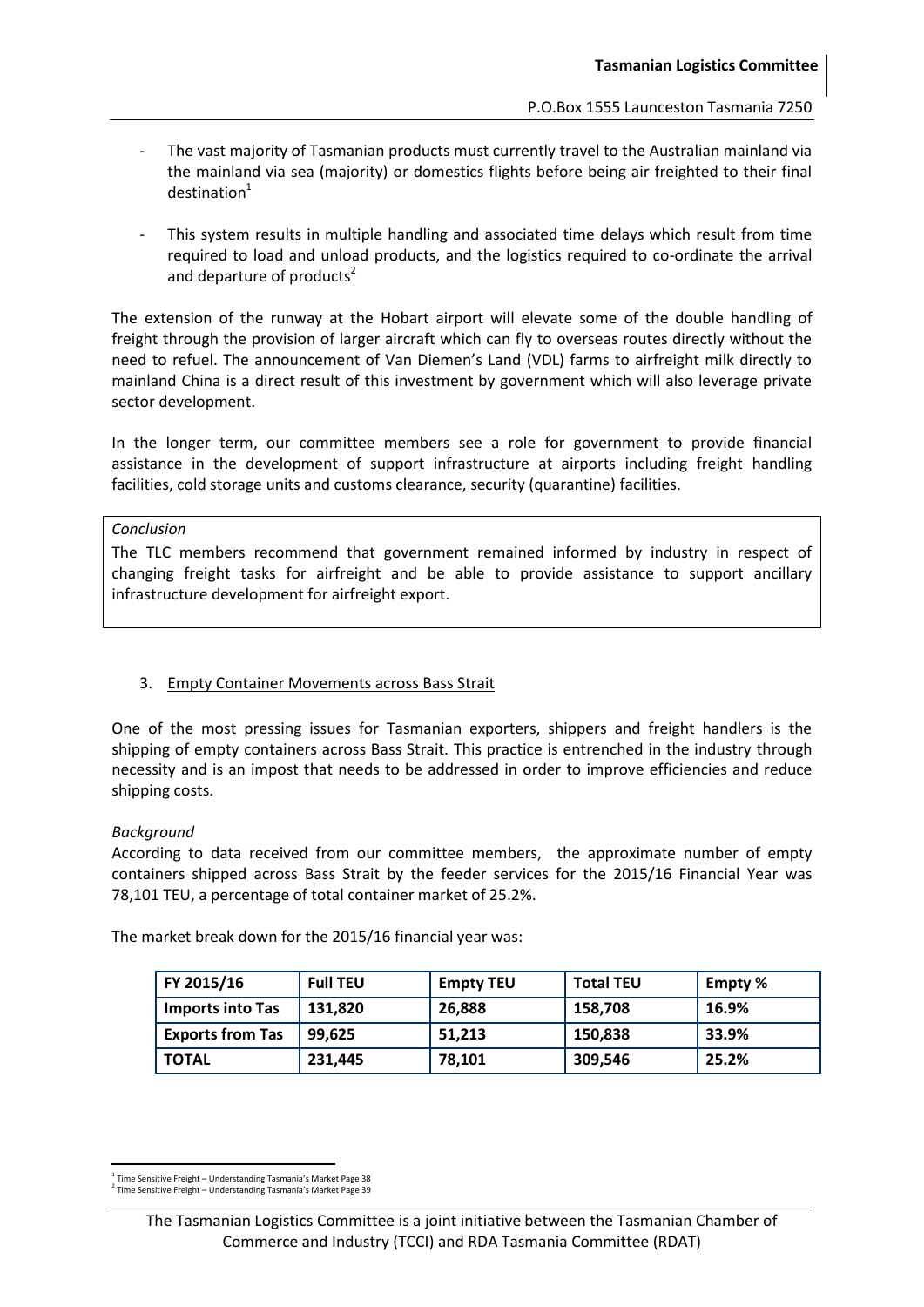At an estimate of \$400 per empty landed to door in Tasmania, which is estimated to be \$200 on the water and \$200 repositioned by road; the empty volumes represents an imposition to the Tasmanian supply chain of \$31.24m. Which is 78,101 x \$400.

## *Variables*

There are a number of different container size types that move through the Tasmanian supply chain, namely domestic 20ft and 40ft/international 20ft and 40ft/refrigerated units/high cubes/open top and flat rack containers.

The difference in the sizes of domestic and international 20ft containers is the domestic container is longer internally by 75mm, wider internally by 25mm and higher internally by 35mm. These size differences allow the domestic container to accommodate 20 Chep or Loscam pallets or 20 international pallets.

\*International containers are unable to accommodate 20 domestic pallets due to width constraints.

# *International shipping agents/Freight forwarders*

There are a number of international shipping lines that call at the Port of Melbourne. Five of these lines maintain a dedicated Tasmanian office or agency. Please note that empty containers do not attract any wharfage charges across Bass Strait through the Port of Melbourne. \*International lines use their dedicated, owned and leased container fleet to meet demand.

The shipping liners currently servicing Tasmanian supply chain requirements are the domestic Bass

Strait feeder services of Toll Shipping and SeaRoad Shipping; and the direct call international services of Mediterranean Shipping Company, Swire Shipping and Maersk. The new direct call services have further exacerbated the flow of empty containers between competing services.

# *Grocery pallet requirements*

National grocery chains require delivering products directly into stores and DC's on Chep and Loscam pallets to suit the warehouse pallet racking. This issue is a truck consideration in Mainland States.

### *Import v export demand*

In a perfect world, the difference between the imports and exports into Tasmanian markets is 32,195 TEU; 131,820 imports less 99,625 exports. This would be the required repositioning of empty containers if the market matched up perfectly, obviously this will not happen.

### *Considerations to address this issue*

- The Freight Logistics Coordination Team (set up under the previous State Labor Government) proposed an online solution. Whereby, the cargo owners could see where empty containers were available across the State and could book according to demand requirements and geographical proximity. A rough model was worked through by the appointed consultants.
- Could the Bass Strait feeder services use Tasmanian badged domestic containers, sharing the containers through a common empty container park? Both are located at Webb Dock in the Port of Melbourne and Burnie and Devonport are only 40 odd minutes apart. This would require purchase of the existing domestic container fleet and rebadging as Tasmanian by some governing authority. The feasibility of the business plan for this option would need to be worked through.